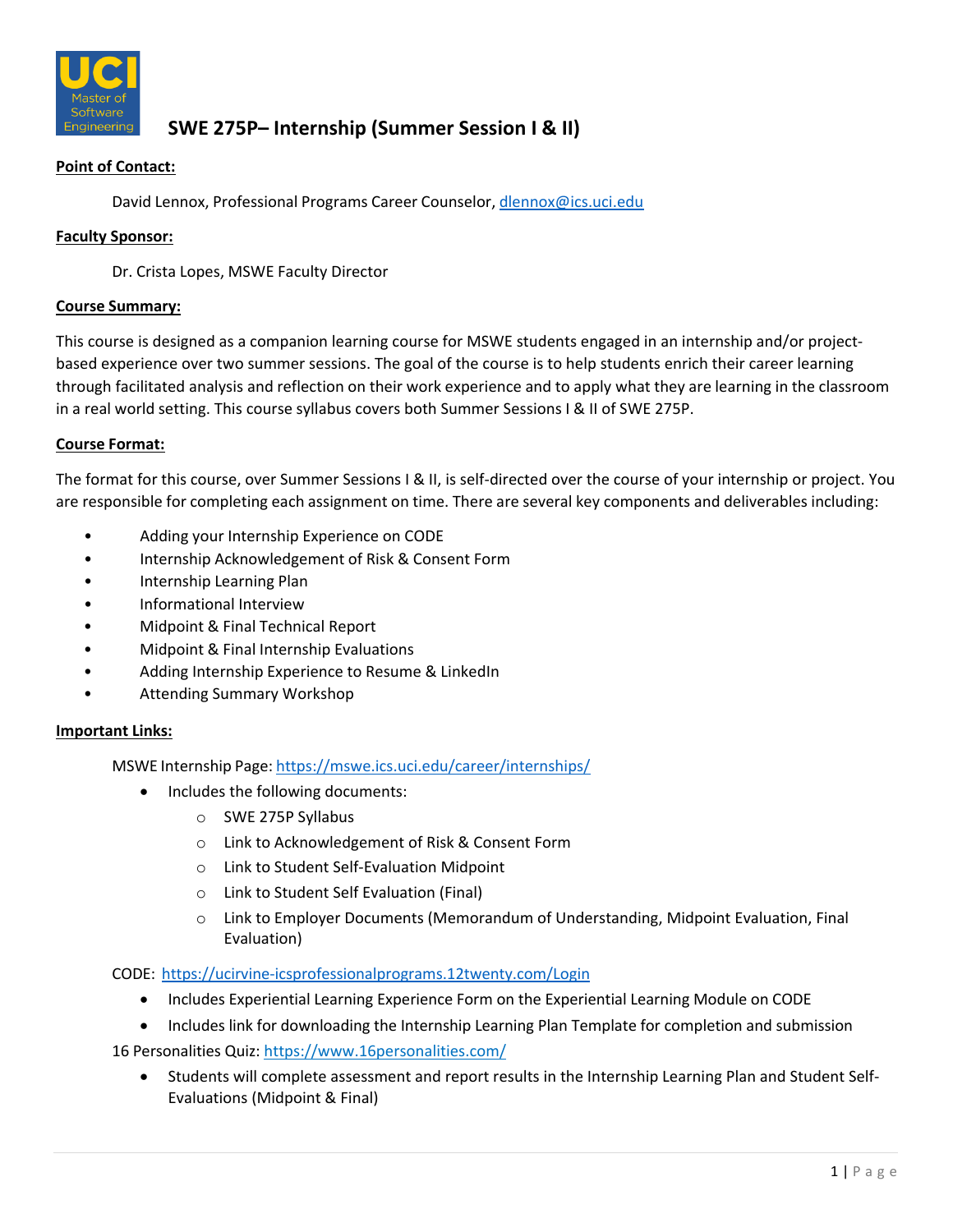## **Assignments:**

| <b>DUE DATES</b> | <b>Completed by Students</b><br>All must be completed to receive Satisfactory<br>grade                     | <b>Completed by</b><br><b>Internship Supervisor</b> |
|------------------|------------------------------------------------------------------------------------------------------------|-----------------------------------------------------|
| Fri, Jun 24      | 1. Enter Experiential Learning<br><b>Experiencein CODE</b><br>2. Risk & Consent Form                       |                                                     |
| Fri, Jul 8       | 3. Internship Learning Plan (ILP)                                                                          | Memo of Understanding Form (MoU)                    |
| Wed, Jul 27      | 4. Informational Interview Reflection<br>5. Midpoint Internship Evaluation<br>6. Midpoint Technical Report | <b>Midpoint Intern Evaluation</b>                   |
| Fri, Aug 19      | 7. Update Resume & Upload to CODE                                                                          |                                                     |
| Thurs, Sep 1     | 8. Attend Summary Workshop on Sept. 1<br>at $6:00 \text{pm}$                                               |                                                     |
| Wed, Sep 7       | 9. Final Internship Evaluation<br><b>Final Technical Report</b><br>10.                                     | <b>Final Intern Evaluation</b>                      |

## **Detailed Descriptions and Checklists:**

**IMPORTANT REMINDER:** *ALL Student Assignments (in the blue column above) must be completed and submitted on* time to receive a Satisfactory grade for these courses. This ensures grades are entered by UCI's grade submission *deadlines.*

*All assignments can be found on the MSWE webpage under Careers > Internships:* https://mswe.ics.uci.edu/career/internships/

We understand that some employers may already have internship programs in place. Hence, the forms and evaluations assigned to Internship Supervisors (in green column above) are optional. An Internship Supervisor's failure or delay to submit the above form and evaluations will not negatively affect the intern's grades for SWE275P. However, we do *encourage students to remind their supervisors to complete the above form and evaluations.*

## **Assignment 1: Enter Experiential Learning Experience in CODE Friday, June 24, 2022**

- $\square$  Log in to CODE
- $\Box$  Select Experiential Learning on the left menu bar and click "+New Experience" in top right corner
- "Create New Experience Page"
	- o Enter your employer's information and select "MSWE Internship—Summer"
	- o Supervisor: Select "+New Contact" to add your supervisor's contact information
	- o When: Enter Start/End Dates; select "Summer 2022" and "1st Year"
- □ Click "Save"
- $\Box$  Review all information entered, and if all is correct, click "Submit for Approval" in top right corner

### **Assignment 2: Internship Acknowledgement of Risk & Consent Form Friday, June 24, 2022**

 $\square$  Complete the Risk & Consent Form before the due date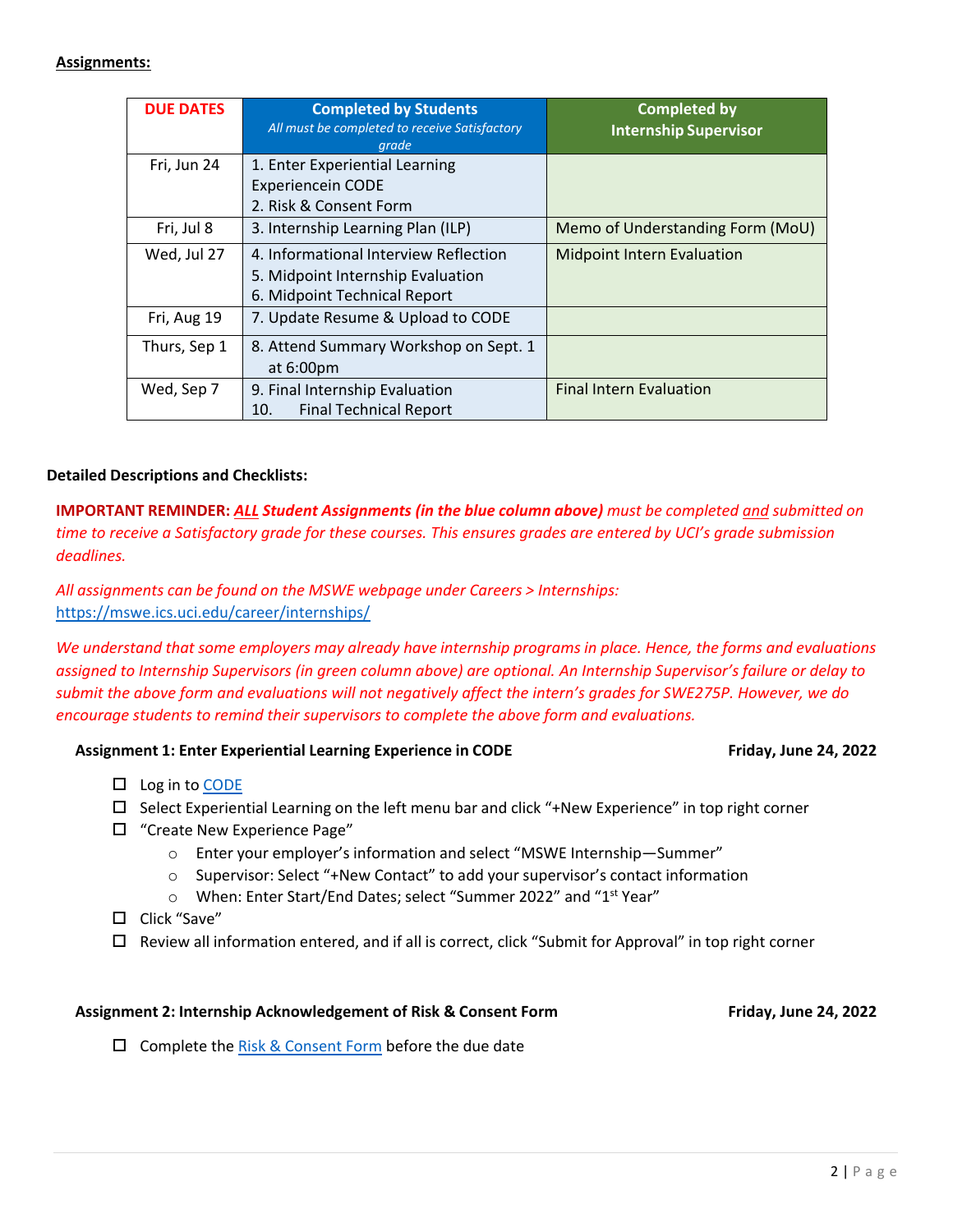### **Assignment 3: Internship Learning Plan (ILP) Friday, July 8, 2022**

Research shows that the way people make progress is by setting goals. Goals should be SMART, i.e. specific, measurable, achievable, relevant and timely for the duration of your internship. Follow instructions in the ILP to identify your career goals, 2‐3 business/team goals, and 2 developmental goals.

The ILP is meant to be a "working" document, which means you should review your goals periodically throughout your internship to track progress and results.

- $\Box$  Download Internship Learning Plan (ILP) Word template on CODE in the Experiential Learning Module under Documents and Forms
- $\Box$  Identify your goals for your internship, and then partner with your supervisor to discuss these goals, resources, and timelines for your action items
- Complete the ILP ‐ All columns must be filled out *except* "Results" column
- $\Box$  Review your ILP with your supervisor
- $\Box$  Save your ILP in PDF format and upload it to CODE > Experiential Learning > "Documents & Forms"

## **Assignment 4: Informational Interview Reflection Wed, July 27, 2022**

Learn about your host organization through an informational interview with an employee in your department or another division. This will help you network internally, and potentially lead to an additional advocate to support your conversion to becoming a full‐time hire. You will enter your reflection in the Midpoint Internship Evaluation.

- Review "ICS CODE‐Informational Interview" and "UCI DCP Informational Interviews" documents in the Networking Tips & Strategies Folder in the Resource Library in CODE
- $\Box$  Be prepared to answer the following questions in the Midpoint Student Evaluation
	- Who did I conduct an Informational Interview with? (Name/Title)
	- What did I learn from speaking with this employee?
	- How does what I learned influence my personal opinions and possible future career path?

## **Assignment 5: Midpoint Internship Evaluation Wed, July 27, 2022**

The Midpoint Internship Evaluation will provide you the opportunity to reflect on your internship activities so far, and complete a candid and honest self‐assessment of your performance, degree of learning, and career readiness skills.

Your supervisor will also complete a midpoint evaluation to assess you on the same criteria. The goal is for you and your supervisor to review the midpoint evaluations *together* so both parties can celebrate wins, action plan on areas of improvement, and calibrate expectations for the remainder of your time at the internship.

- $\square$  Complete the Midpoint Internship Evaluation before the due date
- $\Box$  Have an open and honest discussion about your Midpoint Evaluation with your supervisor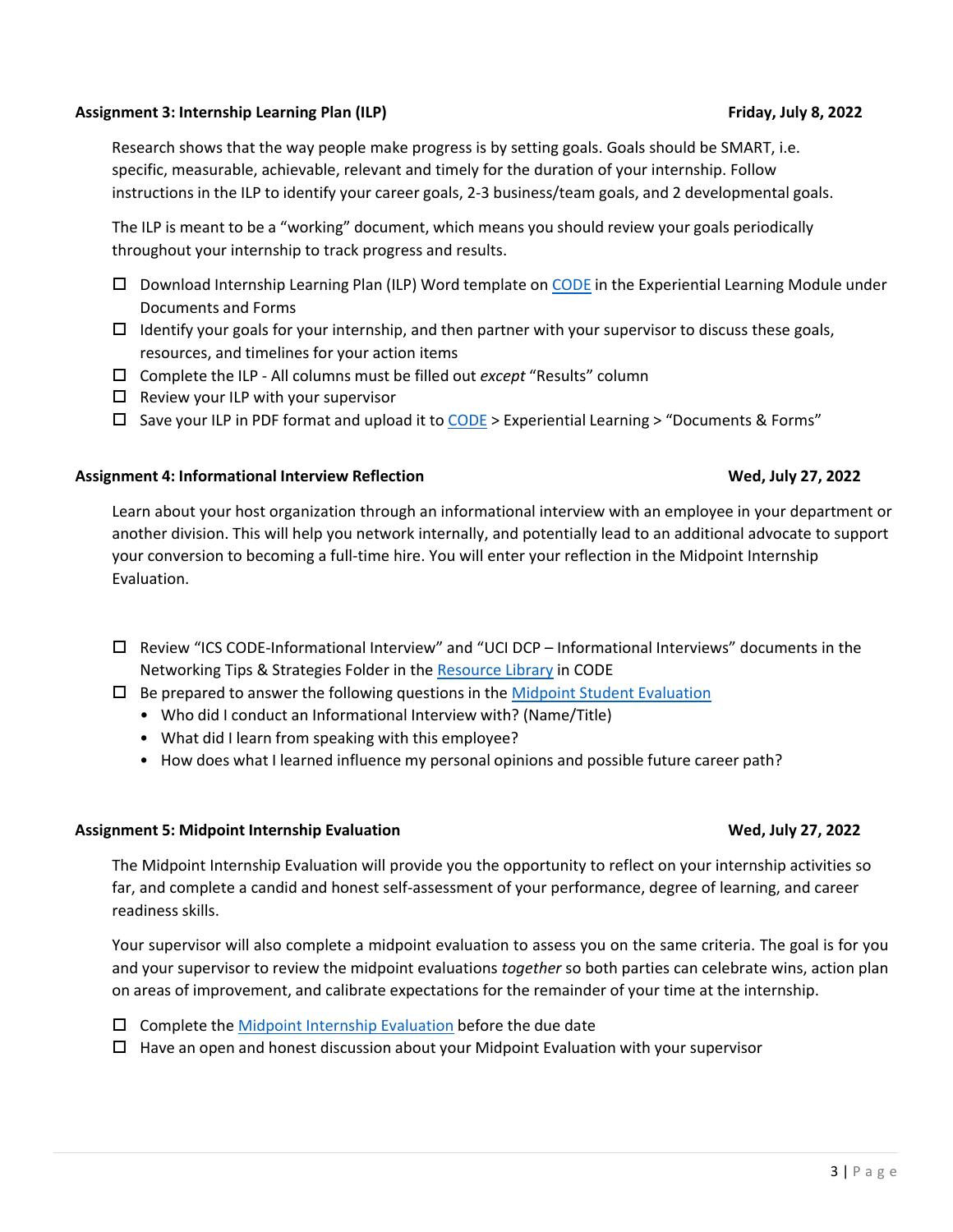## **Assignment 6: Midpoint Technical Report Wed, July 27, 2022**

Please write a 1 or 2 page summary of what you have done so far, from a technical point of view. This summary should include, at least, the following points:

- $\Box$  What is your project about? How many people are involved?
- $\Box$  What is your role in it? What parts of the project are you responsible for?
- $\Box$  What does it entail in terms of programming languages/environments/frameworks?
- $\Box$  If you have applied knowledge acquired in MSWE classes, please describe it.
- $\Box$  If you have learned new things, please list them.
- $\Box$  If you have faced technical challenges, please describe them.
- $\square$  Please email Midpoint Technical Report to Professor Lopes at lopes@uci.edu by the due date

### **Assignment 7: Update Resume & LinkedIn with Internship Experience Fri, Aug 19, 2022**

- $\Box$  Reflect on your projects and tasks completed during your internship and put these achievements in the "Results" column on your ILP
- $\square$  Based on the above, create your resume "bullets," which should be results-oriented, and include quantifiable results where applicable (e.g. %, \$, etc.)
- $\Box$  Verify and confirm your "bullets" with your manager to check for accuracy of your results and confidentiality issues. For example, ask: Do you feel these bullets are an accurate reflection of what I achieved during this internship? Is there anything I missed?
- $\Box$  Update your resume and LinkedIn profile with your internship experience and these new bullet points
- $\Box$  Upload your updated resume on CODE > Profile > Application Materials

### **Assignment 8: Attend Summary Workshop (Zoom link: https://uci.zoom.us/j/99082413472) Thurs, Sep 1 @ 6:00pm**

This mandatory workshop will explore how to leverage all of SWE 275P's assignments to prepare and succeed in the full‐time job search. We will also explore the reflective skills learned through the summer and how to successfully continue development into the fall and beyond. This workshop will include topics such as:

- $\Box$  How to leverage your ILP for the full-time job search and in your future workplace.
- How to utilize your Midpoint & Final Evaluations in your full‐time job search. What are its applications?
- $\square$  Conversion Conversations & Referrals
- $\Box$  Informational Interviewing in the Workplace
- $\Box$  Reports: When technical reports may be utilized in your full-time job search and full-time role

### **Assignment 8: Final Internship Evaluation Wed, Sep 7, 2022**

The Final Internship Evaluation will provide you the opportunity to reflect on your entire internship experience, and complete a candid and honest self‐assessment of your performance, degree of learning, and career readiness skills.

Your supervisor will also complete a final evaluation to assess you on the same criteria. Both of you will be asked to share your evaluation with each other.

The goal is for you and your supervisor to review your achievements and your contributions to the organization during your internship. If a full-time conversion/internship extension discussion has not taken place by this time, this evaluation, along with you ILP, will be the tools to help you have this discussion.

- $\square$  Compete the Final Internship Evaluation before the due date
- $\Box$  Have an open and honest discussion about your achievements with your supervisor, and ask about full-time positions if applicable